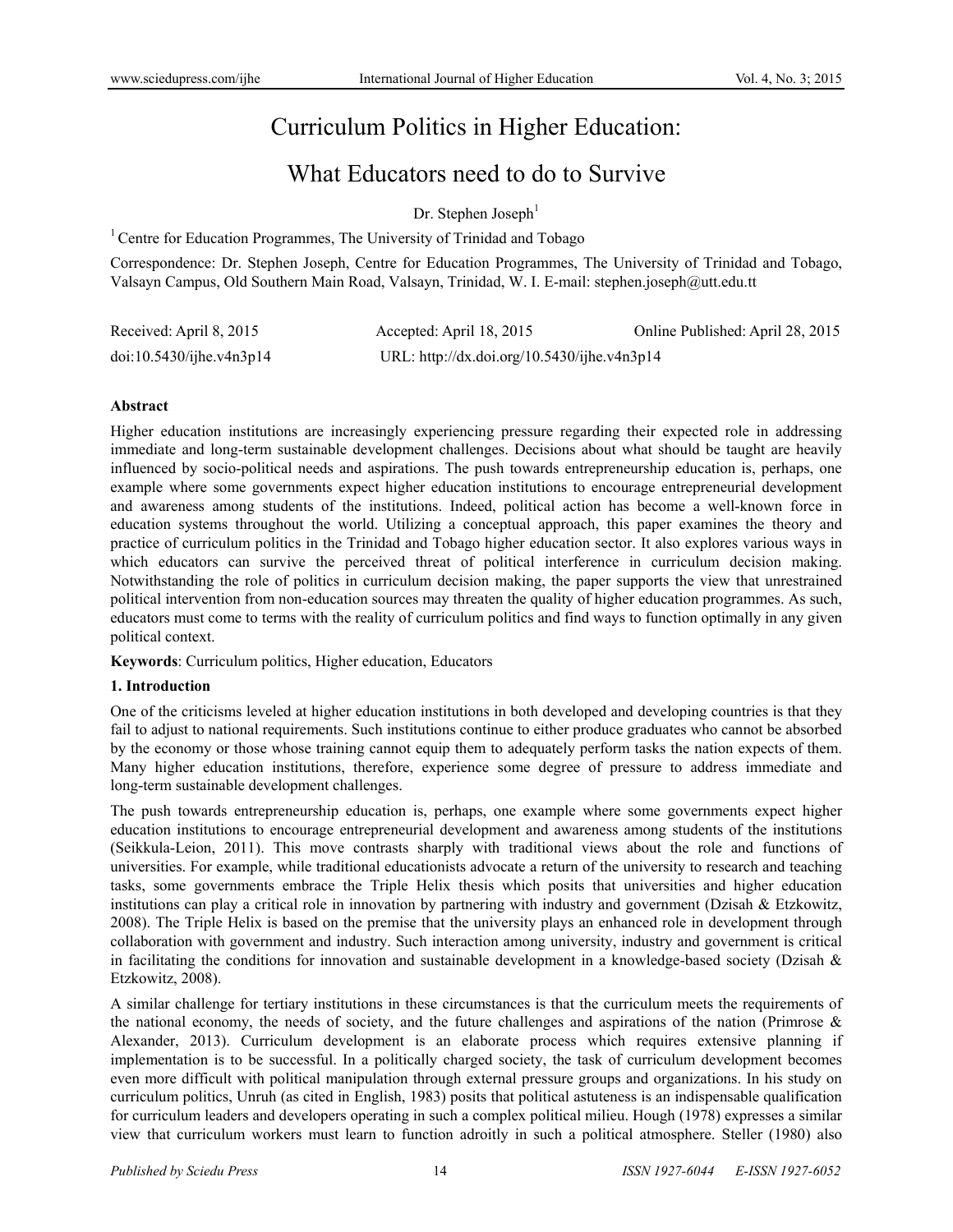agrees that while unchecked political intervention from non-education sources can threaten the quality of education programmes, curriculum developers can capitalize on political processes to institute change. But this may not be an easy undertaking according to Unruh (as cited in English, 1983) since it requires expertness, political awareness and continuing dialogue among decision makers for resolution of conflicts and agreement on major goals.

The major objective of this paper, therefore, is to examine the concept of curriculum politics in higher education and explore survival strategies for educators operating in an environment where there may be a perceived or real threat of political interference in curriculum decision making. The study employs a conceptual approach aimed at expanding and applying the theory of curriculum politics to a Trinidad and Tobago context. Unlike empirical data-based research, conceptual research focuses on abstract ideas or theories for the purpose of developing new concepts or reinterpreting existing ones. In this paper, concepts of politics, public policy and curriculum are examined to develop a theory of how curriculum politics operates in the higher education sector and how curriculum workers can survive in such a complex political environment.

#### **2. Conceptual framework**

This paper utilizes a framework based on Benjamin Levin's work (as cited in Connelly, Fang He & Phillion, 2008) on curriculum policy and the politics of what should be learned in schools. Lasswell's (1958) study on politics and Tinder's (2003) work on political thinking also provide a sound theoretical foundation for the study of curriculum politics. Examples from the local context are also employed to support the discussion on curriculum politics in Trinidad and Tobago higher education institutions and the need for survival strategies to cope with what some educators may perceive as a major problem in the education sector.

#### **3. Conceptions of curriculum, public policy and politics**

#### *3.1 Curriculum*

In this paper, curriculum is defined broadly as a plan to guide instruction or a written document with content and planned learning experiences for achieving desired goals or ends (Tyler & Hlebowitsh, 2013; Taba, 1962; Pratt, 1994; Willis & Bondi, 2010; Marsh & Willis, 2007; Doll, 1996). However, a comprehensive view of curriculum must take into consideration not only the planned curriculum, but also the enacted or taught curriculum, the experienced curriculum, and the tested curriculum as well as the hidden curriculum (Kelly, 2004; Ornstein & Hunkins, 2013; Giroux, & Purpel, 1983). But curriculum is also viewed as an arena for social engineering which takes into account all the experiences individuals are expected to have in order to become the kind of productive citizens they ought to be.

## *3.2 Public policy*

Public policy generally refers to government action to address a public issue by instituting laws and regulations. Education is one such issue addressed by public policy. Levin (as cited in Connelly et al., 2008) supports the view that public policy is about the rules and procedures governing public sector activity. He argues that politics governs almost every aspect of education in relation to what schooling is provided, how, to whom, in what form, by whom, and with what resources. Indeed, policies shape the structure of higher education as well as the curriculum offered at those institutions. Therefore, the question of value for money is a major concern for taxpayers and politicians who increasingly hold education institutions accountable for public spending and the quality of education provided to citizens (Lawton, 2012; Leathwood & Phillips, 2000). Since curriculum is largely about what is taught, issues surrounding value and quality at higher education institutions also become legitimate matters of public policy.

## *3.3 Politics*

Important policy decisions are made through political processes. Put another way, one can say that politics is the process used by any society to determine how power, wealth, opportunity, status and other social goods are distributed to members of that society (Young, Levin & Wallin, 2007). In this paper, discussions about politics are not limited to the formal processes of government. Rather, according to Levin (as cited in Connelly et. al., 2008), they seek to embrace a broader view of politics as extending beyond formal processes to include a wide range of informal influences and larger social processes. Lasswell's (1958) definition of politics as "who gets what" can be applied to every setting including the classroom in higher education institutions. Tinder's (2003) description of a political system is equally apt. He describes a political system as a set of arrangements by which some people dominate others. In his study on curriculum policy, and what should be learned in schools, Levin posits (as cited in Connelly et. al., 2008), that since political influence is usually unequal, those persons who have the least status are also the ones with the least influence on political decision making. Curriculum politics, therefore, should be seen as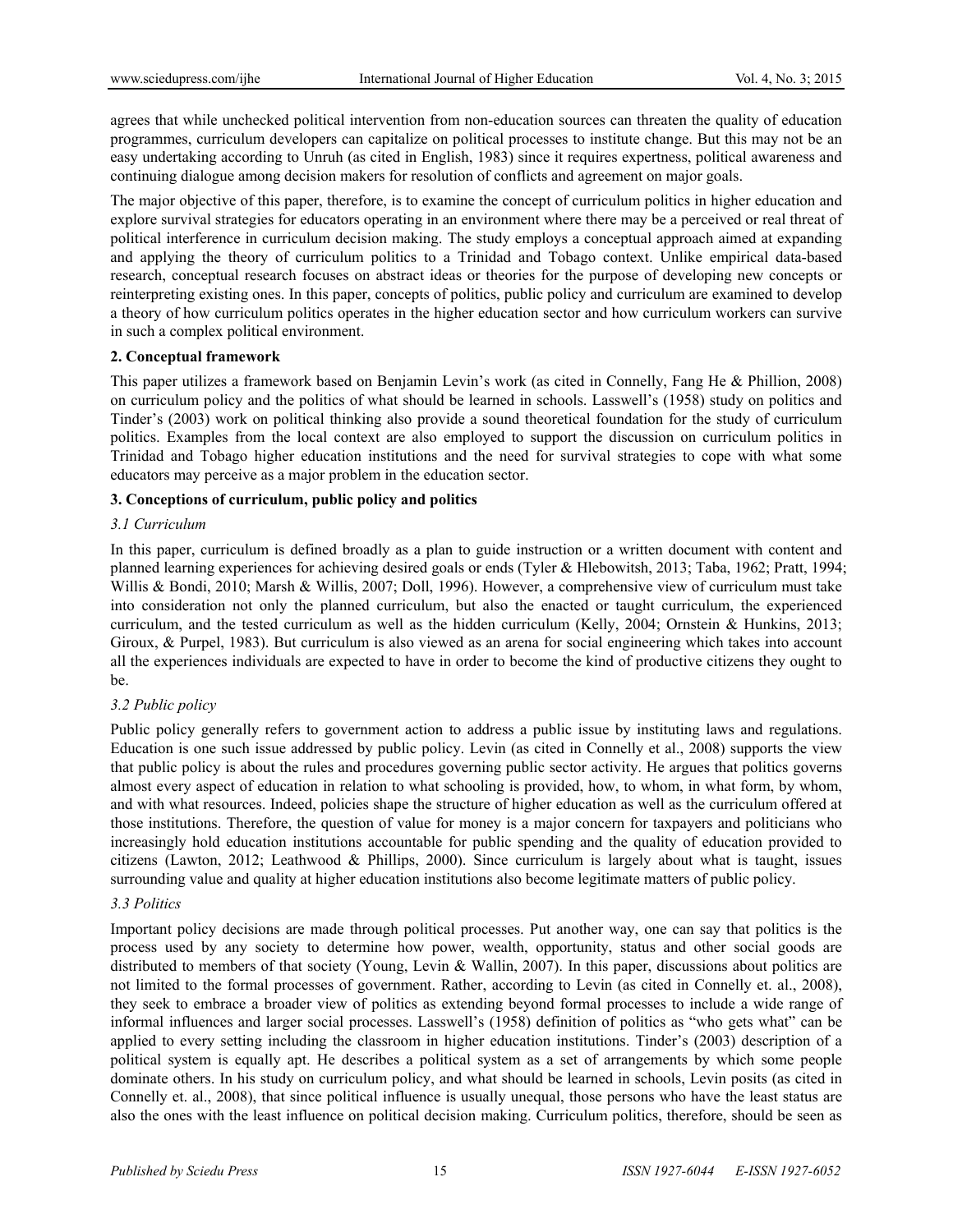part of the overall process of government and involves decisions about curriculum content including what body of knowledge should be included or excluded from the curriculum.

#### **4. Issues in curriculum politics**

Understanding the dynamics of curriculum politics is fundamental to understanding the nature of higher education in Trinidad and Tobago. Current issues in curriculum politics include discussions on the type of curriculum; what should be included or excluded in the content of the curriculum; the question of content versus pedagogy; tension in curriculum decision making between expert opinion and public opinion; competition among higher education institutions; and the expectations of government, employers, and students regarding the need for work-ready graduates to meet national and industry needs. These issues also form part of the curriculum politics that engage the attention of higher education institutions operating in the Trinidad and Tobago context. Take for example, government's new policy directives for teacher education in Trinidad and Tobago.

In its quest to reform the system of teacher education, the government of Trinidad and Tobago took a policy decision to change from a two-year teachers' diploma to a four-year bachelor degree in education for persons wishing to enter the teaching profession. This policy decision required a total overhaul of the curriculum to focus on new content and pedagogy courses for prospective teachers. Since there was a specific need for suitably trained teachers to effectively teach social studies and integrated science at the secondary school level, curriculum workers embarked on an extensive curriculum development process utilizing the appropriate broad-fields curriculum design to meet government's need for a particular type of trained professional.

Completion of this new curriculum coincided with a change in government, which took a different policy decision regarding the curriculum content for social studies and integrated science. In the interest of meeting national needs as well as the expectations of graduates of the teacher education programme, educationists were forced to revise the curriculum in keeping with new policy directives from a new political directorate. Tensions between expert opinion and government opinion quickly dissipated in the face of government monopoly over the hiring of graduates as teachers in the school system.

Competition among higher education institutions can be regarded as a corollary to curriculum politics that permeates the Trinidad and Tobago higher education sector. As a result, the island's three major institutions of higher learning are locked in competition over student recruitment in the face of government monopoly over the employment of new entrants into the teaching service. The question of content versus pedagogy continues to engage the attention of curriculum developers as they grapple with public concern for competent teachers at all levels of the school system with sound pedagogical and subject content knowledge.

Competition also exists in other educational areas requiring government funding based on national development needs. This form of curriculum politics sometimes results in higher education institutions jostling each other for government-assisted research grants and educational consultancies aimed at advancing government's goals for the education sector. Internal competition also occurs between faculties with the same institution as curriculum wars erupt on matters regarding allocation of scarce funds for research and development of new programmes to meet the needs of a changing society.

#### **5. Surviving curriculum politics**

While it is difficult to ignore the reality of curriculum politics, educators in the tertiary sector can find ways to function optimally by exploring the following survival strategies:

- understanding that curriculum is not the exclusive domain of educators
- understanding how to capitalize on political processes
- understanding how to utilize informal influences to garner curriculum support
- understanding and accepting responsibility for promoting, and maintaining a quality culture

#### *5.1 Understanding that curriculum is not the exclusive domain of educators*

Some educators hold the view that curriculum should not be set by the whims of politicians who may be here today and gone tomorrow. Such individuals either misunderstand the role of politics in curriculum decision making or ignore its potent effect on education at all levels including the tertiary sector. If politics is the primary process through which education policy decisions are made, then curriculum is as much a political activity as it is an educational enterprise (Marsh & Willis, 2007; Apple, 2004). Curriculum politics, therefore, should be seen as part of the overall process of government in determining not only what should be taught but also the amount of government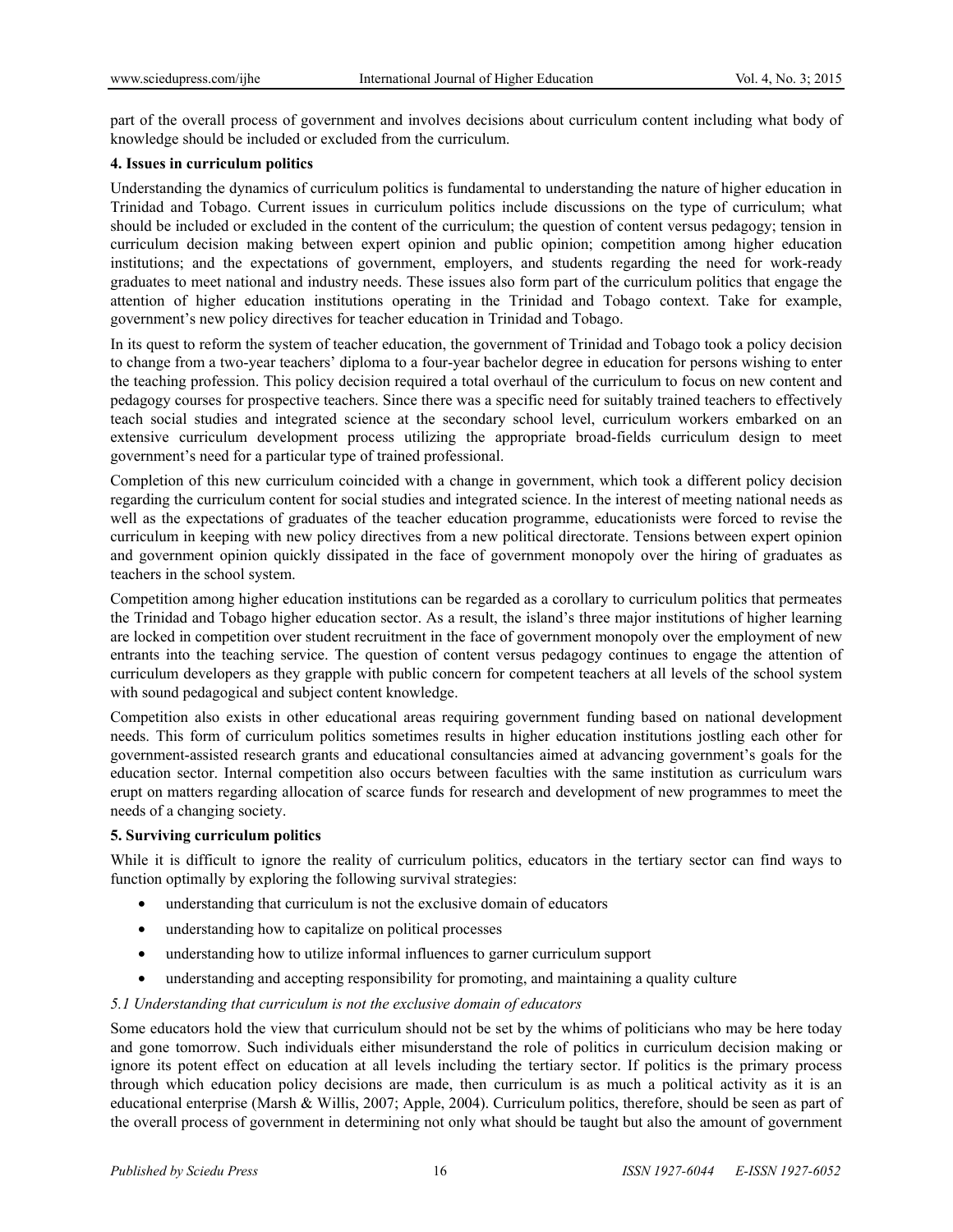funding to be applied to education projects and institutions. Phillips and Hawthrone (1978) argue that approval of annual budget allocations to educational institutions is a highly political activity that involves political bargaining regarding who gets what, when, and how. In order to survive, educators and curriculum developers in higher education institutions must come to terms with the reality that curriculum is not the exclusive domain of educators. This understanding can go a long way in reducing the tension in curriculum decision making between expert opinion and public opinion. Rather than adopting an adversarial posture, educationists are more likely to benefit through partnership with government policy brokers in making curriculum decisions at higher education institutions.

#### *5.2 Understanding how to capitalize on political processes*

As a survival strategy, educators in the Trinidad and Tobago higher education sector can also use politics for the benefit of curriculum development. To do so, they must keep abreast of the latest government policies and incentives regarding tertiary level education. Take for example, government's attempts at reforming the Technical and Vocational Education and Training (TVET) system in Trinidad and Tobago. This was done through establishing policies on a national system for assuring quality in TVET with emphasis on post-secondary training in construction, tourism and hospitality. Prior Learning Assessment Recognition (PLAR) also found government support in bolstering TVET at post-secondary and higher education institutions (Trinidad and Tobago National Report on Technical and Vocational Education and Training, n.d.). These initiatives present an excellent opportunity for educators at the tertiary levels to modify existing curriculum in keeping with government's new policy directives for TVET.

Ramkissoon-Babwah's (2012) entrepreneurship education model of Trinidad and Tobago is a fine example of what educators can do to capitalize on government's focus on entrepreneurship in the higher education sector. Her study highlights a relationship between entrepreneurship and national development and argues for a robust framework to guide, design, and evaluate entrepreneurship educational initiatives. Ramkissoon-Babwah's work represents a good response to government's policy decision to integrate entrepreneurship curriculum across disciplines in vocational technical and tertiary levels of education.

Some higher education institutions have also demonstrated the ability to capitalize on government's policy shifts towards building a new economy that is capable of generating higher levels of productivity, competitiveness and innovation-driven economic growth (Ministry of Planning and the Economy, 2011). The COSTAATT-Babson initiative is one such example where an institution of higher learning was able to secure government's funding to strengthen the institution's capacity to identify and support burgeoning entrepreneurs across all programmes offered at the institution.

The University of Trinidad and Tobago (UTT) Business Plan and IDEAS competition is another example of an institution's attempt at capitalizing on government's development priorities regarding entrepreneurial activity and wealth generation. This Business Plan and IDEAS initiative was designed primarily to promote entrepreneurship among students and staff at the university. So too was the university's attempts at establishing business incubators to foster entrepreneurial mindsets of both students and staff at the institution. The COSTAATT-Babson initiative as well as UTT Business Plan and IDEAS competition provide useful examples of how educators can use politics to benefit curriculum development at the tertiary level.

In response to government's challenge to make service learning programmes sustainable, one higher education institution adapted its curriculum to bolster a sense of social responsibility among students. The service learning programme at UTT comprises a combination of teaching and learning through community service and classroom instruction. Government policy makers believe that this hands-on approach encourages an attitude of volunteerism among students and builds social capital (De Souza, 2013). At UTT, several programmes have been redesigned to accommodate service learning as part of the institution's attempt to address a national requirement for strengthening community while imparting the sense of civic responsibility among students in the higher education sector. Other tertiary education sectors including the University of the Southern Caribbean also embrace service learning as a means of providing students with an opportunity to demonstrate a sense of social responsibility as graduates prepare for further national service.

Since important policy decisions are made through political processes, educators should make every effort to capitalize on these processes to survive curriculum politics and advance the cause of higher education in Trinidad and Tobago.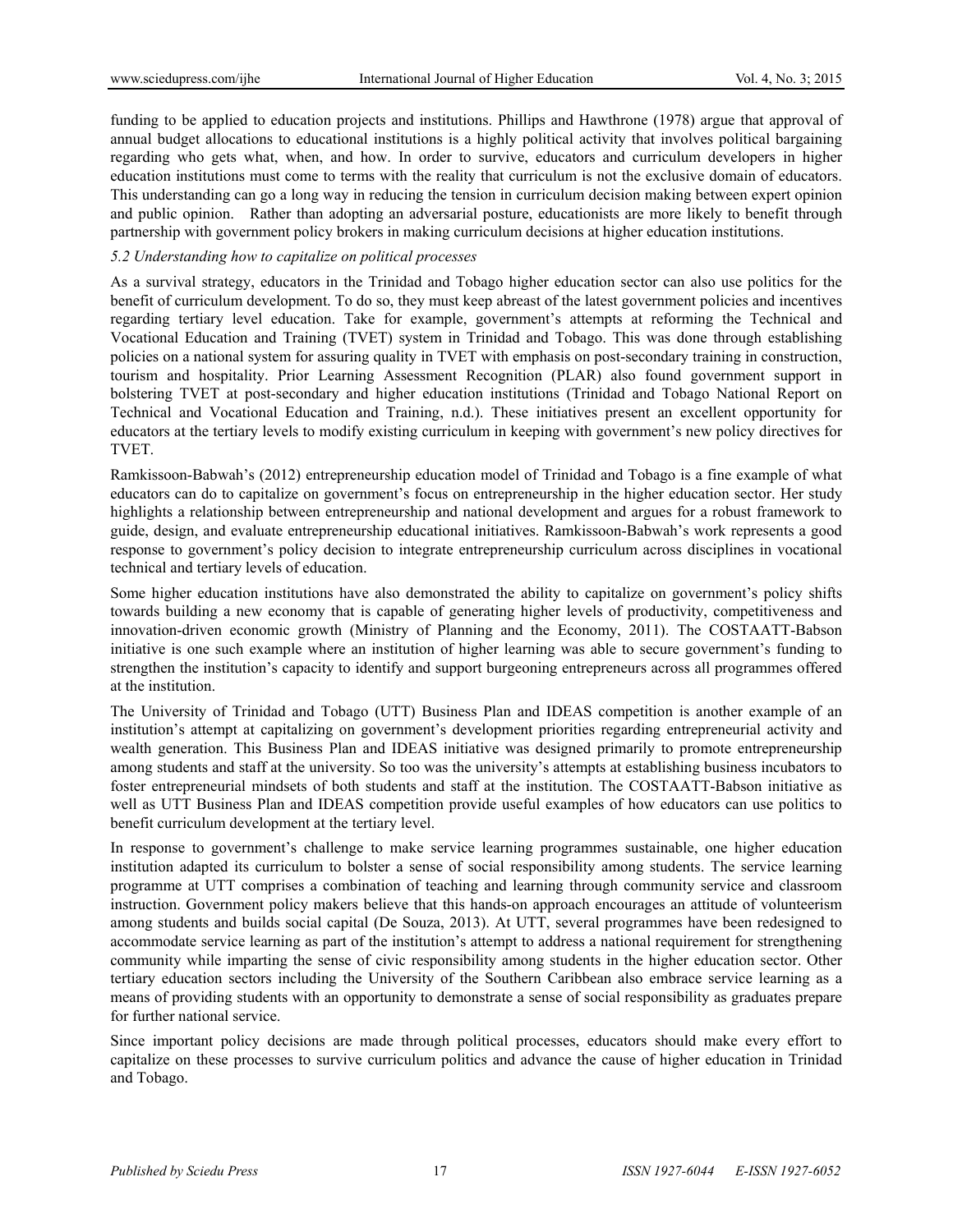## *5.3 Understanding how to utilize informal influences to garner curriculum support*

Another facet of curriculum politics is the level of influence different actors exert on the curriculum process (Marsh & Willis, 2007). While it is a political reality that some people have greater power than others in making curriculum decisions, educators and curriculum planners must develop the art of negotiation and sharing in order to survive in such an environment (Phillips & Hawthorne, 1978). Educators must, therefore, accept the idea that compromise is a valid and appropriate part of their decision making function. The sooner educators can come to terms with this reality, the sooner they will be able to understand the value of utilizing informal influences to garner support in curriculum decision making.

Informal influences come from several sources outside of the formal higher education sector. The mass media, for example, can play a critical role in influencing curriculum decision by putting pressure on policy makers to take into account the views of all stakeholders (Kamugisha & Mateng'e, 2014). A case in point was government's decision to incorporate one institution of higher learning under the aegis of another in an attempt to maximize resources and bolster support for a burgeoning national university. Objections to this move came from a number of leading trade unions including the Banking, Insurance and General Workers Union; the Federation of Independent Trade Unions and NGOs; the National Association of Technical Tertiary and Professional Educators of Trinidad and Tobago; the Communication Workers' Union; the Oilfield Workers' Trade Union; and the Trinidad and Tobago Unified Teachers' Association (Bruzal, 2009). These unions wrote letters to the newspapers and called press conferences to condemn the merger while threatening to take the matter to the streets if the government did not reverse its decision. With mounting pressure from these influential groups facilitated by the mass media, policy brokers had no choice but to reverse government decision to integrate the two institutions.

Employers also have a role to play in influencing curriculum decisions by expressing preference for one type of graduate over another (Marsh & Willis, 2007). These employers can assist by providing information about key sectors with high employment growth potential as well as those sectors with skill deficits. Such information can be beneficial to educators and curriculum developers in making decisions about content adjustments to ensure that higher education programmes remain relevant in terms of meeting the needs of a changing labour market.

In attempting to garner support for curriculum decision making, educators need to become more vocal about matters relating to schooling and education at all levels of the education system including the tertiary sector. This can be accomplished through letters to the press; seminars, workshops and consultations with government policy brokers and the public; professional associations; non-governmental organizations, community-based organizations and other pressure groups. Since curriculum work involves an interchange of ideas and experiences, curriculum developers cannot avoid sharing and borrowing ideas from a variety of sources (Hough, 1969). Such interaction can go a long way in fostering confidence and cooperation among educators and policy makers.

## *5.4 Understanding and accepting the responsibility for promoting, and maintaining a quality culture*

While it is clear that curriculum is not the exclusive domain of educators, higher education professionals should not lose sight of their responsibility for promoting and maintaining a quality culture at their institutions. At the heart of this quality culture is the need for higher education institutions to continuously improve their curriculum to ensure that all programmes meet high quality standards of fitness for purpose and value for money.

Harvey and Stensaker (2008) offer a solid theoretical basis for understanding the concept of quality culture in higher education institutions. They argue that the quality culture concept is heavily related to political ambitions of changing the way higher education institutions work. And while a responsive quality culture is primarily led by external governmental imperatives, a regenerative quality culture is focused on internal developments albeit fully aware of the external context and government expectations (Harvey & Stensaker, 2008). Therefore, it is important for educators to understand that although higher education institutions should make the most of government initiatives, they should also maintain a well coordinated plan for their internal regeneration and improvement (Harvey & Stensaker, 2008). This is critical for maintaining institutional effectiveness and continuing accreditation status in an increasingly competitive higher education sector.

## **6. Conclusion**

This paper examined the concept of curriculum politics in higher education and explored survival strategies for educators working in the tertiary sector. The paper emphasized the point that curriculum politics involves discussions on the overall shape of the curriculum in terms of what content should be included or excluded in programmes offered at higher education institutions. These discussions involve a wide range of participants including politicians and government policy brokers who influence curriculum through political processes. While the planned curriculum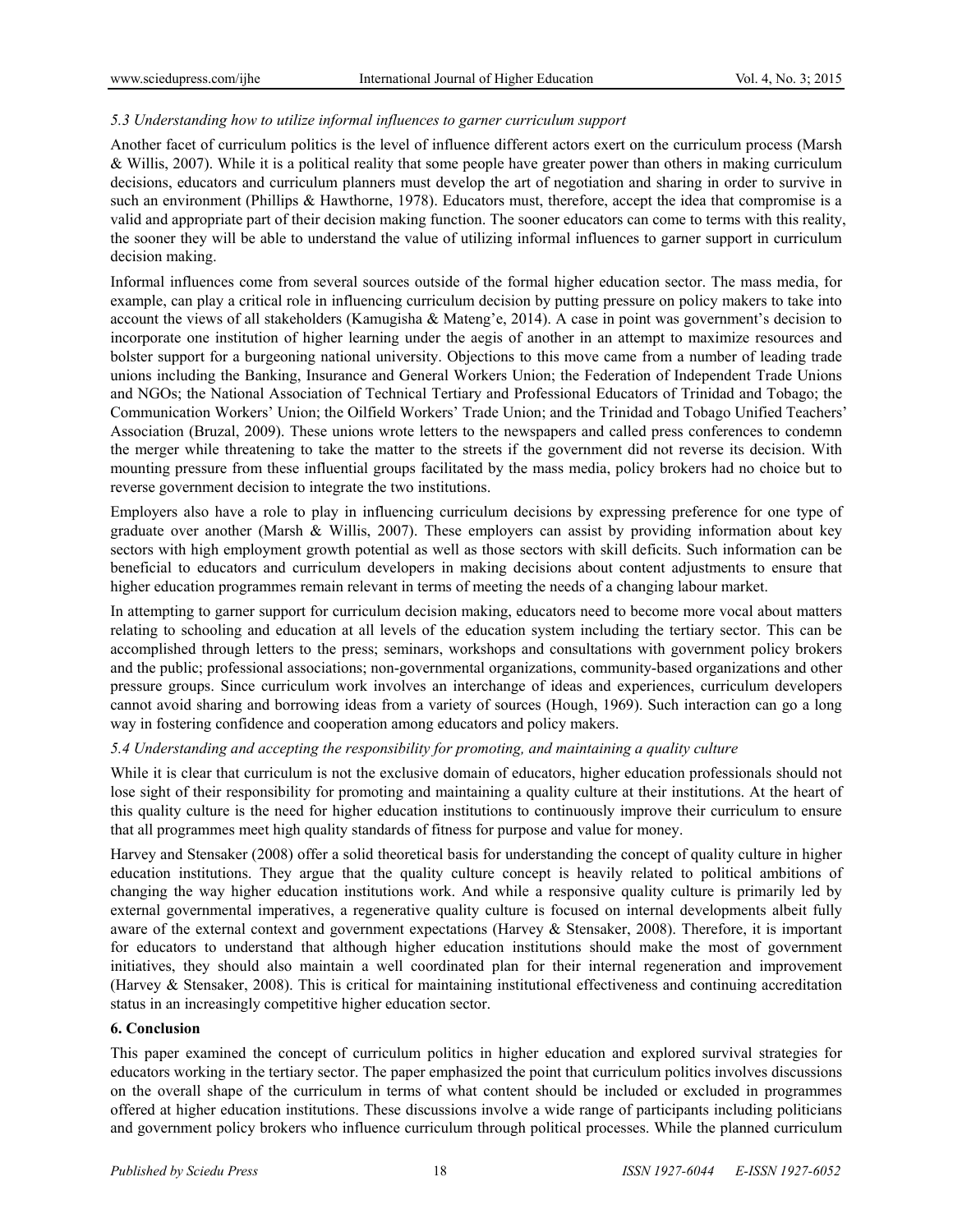may be influenced by political interference, educators do have some control over the enacted and experienced curriculum. The environment within which learning takes place can also be affected due to lack of sufficient funding for resources to enhance student learning experiences. Still, educators can maintain quality by carefully manipulating scarce resources while at the same time applying innovative teaching-learning strategies to facilitate optimum learning at the tertiary level.

Despite its many shortcomings, politics remains an essential part of education and curriculum decision making. However, unchecked political interventions from non-education sources may threaten the quality of educational programmes offered at higher education institutions. In these circumstances, educators need to develop survival strategies which capitalize on political processes. They must also develop the art of negotiation and collaboration in order to survive in a highly charged political environment. While it may be in the interest of higher education professionals to accept the reality of curriculum politics, they must also accept responsibility for promoting and maintaining a quality culture cognizant of the political context within which higher education institutions continue to operate. In the final analysis, the burden of providing quality and value for money remains the responsibility of individuals operating at higher education institutions and not policy brokers in government.

#### **References**

- Apple, M. (1993). The politics of official knowledge: Does a national curriculum make sense? *The Teachers College Record, 95*(2), 222-241. http://dx.doi.org/10.1080/0159630930140101
- Apple, M. (2004). *Ideology and curriculum (3rd ed).* London: Routledge.
- Apple, M. (2000). Can critical pedagogies interrupt rightist politics? *Educational Theory, 50*(2), 229-254. http://dx.doi.org/10.1111/j.1741-5446.2000.00229.x
- Bruzal, A. (2009, August 27). *Unions fight to save labour college.* Trinidad and Tobago Newsday. Retrieved from http://www.newsday.co.tt
- Connelly, M., Fang He, M., & Phillion, J. (Eds). (2008). *The SAGE Handbook of Curriculum and Instruction.* SAGE Publications, Inc.
- De Souza, J. (2013, March 16). *Karim: Student-based community important*. Trinidad and Tobago Newsday. Retrieved from http://www.newsday.co.tt
- Doll, R. (1996). *Curriculum improvement: Decision making and process* (9<sup>th</sup> ed). Boston: Allyn and Bacon.
- Dzisah, J., & Etakowitz, H. (2008). Triple helix circulation: The heart of innovation and development. *International Journal of Technology Management and Sustainable Development, 7*(2), 101-115. http://dx.doi.org/10.1386/ijtm.7.2.101\_1
- English, F.W (ed) (1983). *Fundamental curriculum decisions*. Alexandria, Virginia: Association for Supervision and Curriculum Development.
- Giroux, H. A., & Purpel, D. E. (1983). *The Hidden curriculum and moral education: Deception or discovery?* Berkeley, Calif.: Mc Cutchan Pub.Corp.
- Harvey, L., & Stensaker, B. (2008). Quality culture: Understandings, boundaries, and linkages. *European Journal of Education, 43*(4), 427-44. http://dx.doi.org/10.1111/j.1465-3435.2008.00367.x
- Hough, W. M. (1978). Power and influence in the change process. *Educational Leadership, 36(*1), 55-59.
- Hough, W. M. (1969). A better curriculum through negotiation? *Educational Leadership, 26*(6), 531-34.
- Kamugisha, D., & Mateng'e, F. (2014). Politics of curriculum making: A quandary to quality education in Tanzania? *International Journal of Social Sciences and Entrepreneurship,1*(9).
- Kelly, A. V. (2004). *The curriculum: Theory and practice*. London: SAGE Publications Limited.
- Lasswell, H. (1958). *Politics: Who gets what, when, how.* New York: World Publishing Co.
- Leathwood, C., & Phillips, D. (2000). Developing curriculum evaluation in higher education: Process, politics and practicalities. *Higher Education, 40*(3), 313-330. DOI: 10.1023/A: 1004183527173.
- Lawton, D. (2012). *The politics of the school curriculum.* London: Routledge.
- Marsh, C. J., & Willis, G. (2007).*Curriculum: Alternative approaches, ongoing issues.* Upper Saddle River, New Jersey: Pearson Education, Inc.